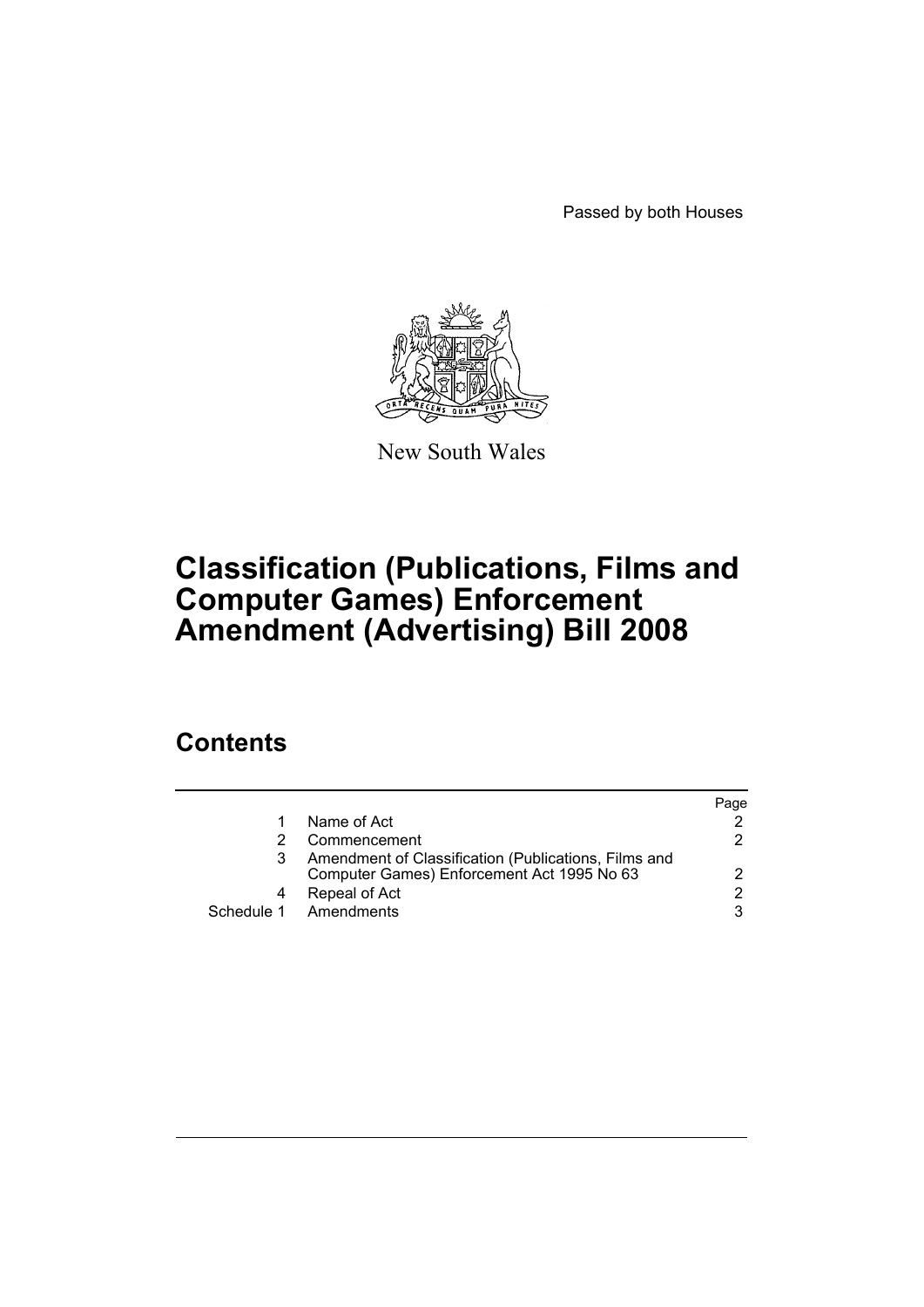*I certify that this PUBLIC BILL, which originated in the LEGISLATIVE COUNCIL, has finally passed the LEGISLATIVE COUNCIL and the LEGISLATIVE ASSEMBLY of NEW SOUTH WALES.*

*Legislative Council 2008* *Clerk of the Parliaments*



New South Wales

## **Classification (Publications, Films and Computer Games) Enforcement Amendment (Advertising) Bill 2008**

Act No , 2008

An Act to amend the *Classification (Publications, Films and Computer Games) Enforcement Act 1995* in relation to the advertising of unclassified films and unclassified computer games.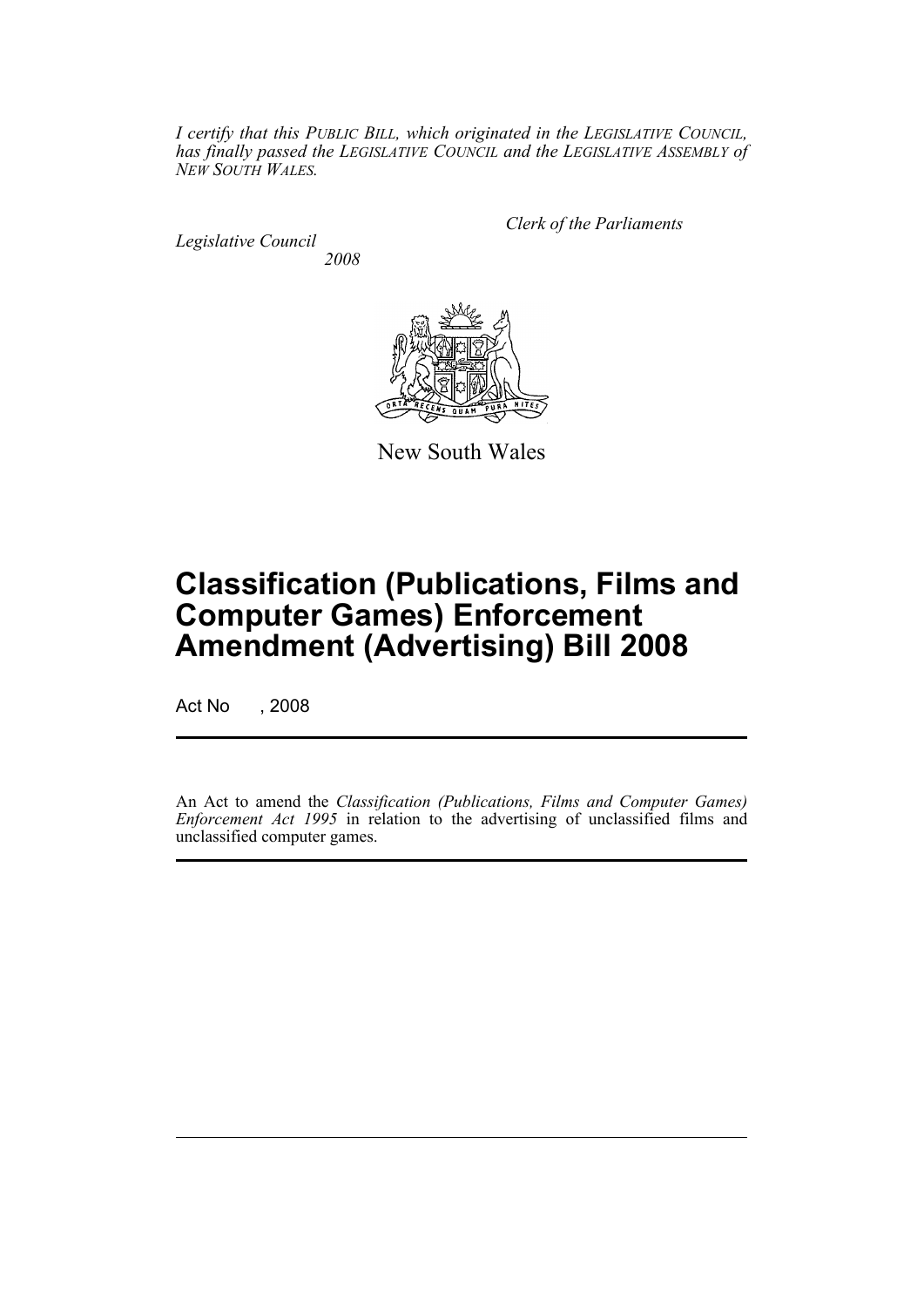#### Classification (Publications, Films and Computer Games) Enforcement Clause 1 Amendment (Advertising) Bill 2008

### <span id="page-2-0"></span>**The Legislature of New South Wales enacts:**

### **1 Name of Act**

This Act is the *Classification (Publications, Films and Computer Games) Enforcement Amendment (Advertising) Act 2008*.

### <span id="page-2-1"></span>**2 Commencement**

This Act commences on a day to be appointed by proclamation.

#### <span id="page-2-2"></span>**3 Amendment of Classification (Publications, Films and Computer Games) Enforcement Act 1995 No 63**

The *Classification (Publications, Films and Computer Games) Enforcement Act 1995* is amended as set out in Schedule 1.

### <span id="page-2-3"></span>**4 Repeal of Act**

- (1) This Act is repealed on the day following the day on which this Act commences.
- (2) The repeal of this Act does not, because of the operation of section 30 of the *Interpretation Act 1987*, affect any amendment made by this Act.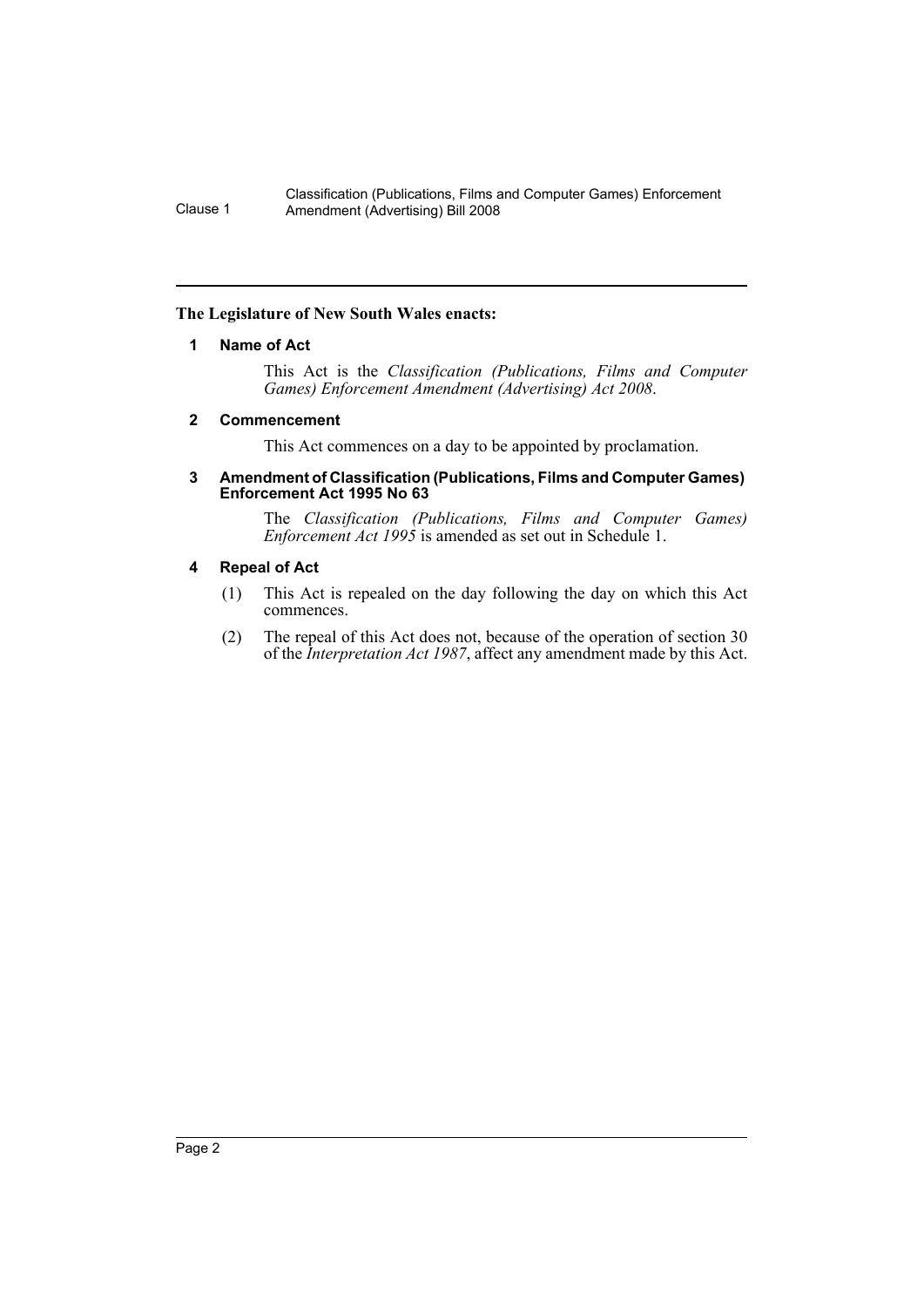Classification (Publications, Films and Computer Games) Enforcement Amendment (Advertising) Bill 2008

Amendments **Amendments** Schedule 1

### <span id="page-3-0"></span>**Schedule 1 Amendments**

(Section 3)

**[1] Section 4 Definitions**

Insert in alphabetical order in section 4 (1):

*Advertising Scheme* means the scheme determined from time to time under section 31 of the Commonwealth Act.

**[2] Section 39 Certain films, publications and computer games not to be advertised**

Omit section 39 (1) (b) and (e).

### **[3] Section 39 (1A)**

Insert after section 39 (1):

(1A) A person must not publish an advertisement for an unclassified film or unclassified computer game otherwise than in accordance with the Advertising Scheme.

> Maximum penalty: 100 penalty units for an individual, 200 penalty units for a corporation.

### **[4] Section 40 Advertisements with feature films**

Insert after section 40 (2):

- (2A) A person must not publicly exhibit an advertisement for an unclassified film during a program for the exhibition of a classified film unless the exhibition of that advertisement with the classified film complies with the Advertising Scheme. Maximum penalty: 100 penalty units for an individual, 200 penalty units for a corporation.
- (2B) A person must not sell a classified film that is accompanied by an advertisement for an unclassified film or unclassified computer game unless the sale of that classified film with that advertisement complies with the Advertising Scheme.

Maximum penalty: 100 penalty units for an individual, 200 penalty units for a corporation.

### **[5] Section 41 Advertisements with computer games**

Insert after section 41 (1):

(1A) A person must not sell, or publicly demonstrate, a classified computer game that is accompanied by an advertisement for an unclassified computer game or unclassified film unless the sale or